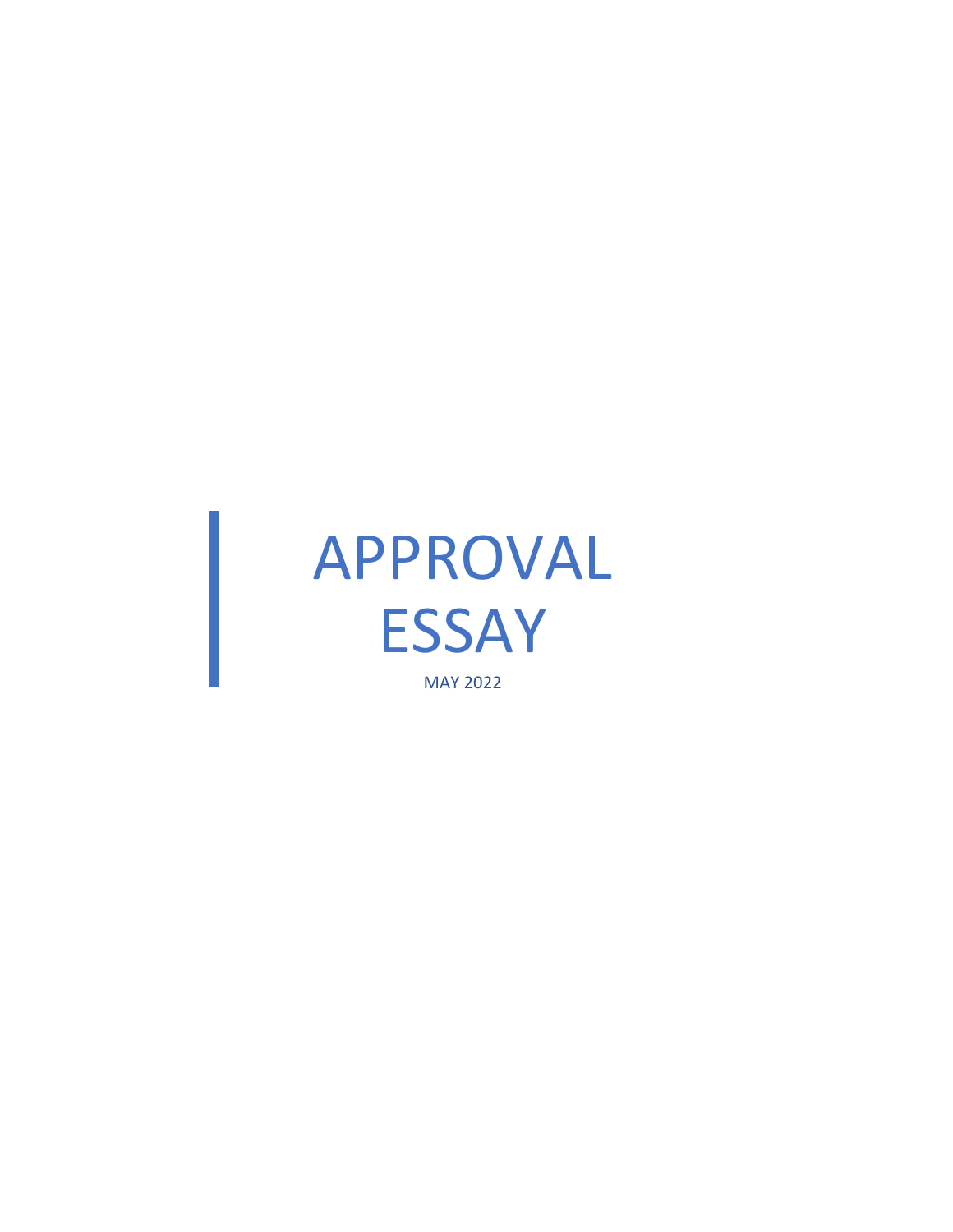

Dear candidate for rostered ministry:

The Approval interview with your candidacy committee is the final step in the process of candidacy in the Evangelical Lutheran Church in America (ELCA). The decision to approve a candidate who will provide leadership as a public minister is among the most significant this church makes as we seek to carry out God's mission in the world. Approval confirms the call that has led you in your spiritual formation and theological preparation. Assuring that qualified leaders serve on the rosters of the ELCA is essential for the people and congregations of our church.

Your Approval interview provides the ELCA with an opportunity to review and inquire thoroughly into your readiness for rostered ministry. Granting Approval is significant, not only for the candidate but also for ministry settings in which the candidate will serve as a rostered minister. In granting Approval, the candidacy committee acknowledges on behalf of the ELCA that the candidate is qualified and suited to serve under call as a rostered minister. This final step in candidacy is a threshold in the sense that, when candidates receive and accept a letter of call, there will be further public acknowledgment of their qualifications for rostered ministry.

All approved candidates participate in the First Call process. Please remember that our rostered ministers serve this whole church; the needs are many for varieties of places and forms of ministry. More information can be found here: [www.elca.org/Resources/Candidacy#FirstCall](https://www.elca.org/Resources/Candidacy#FirstCall)

On behalf of the Christian Community and Leadership home area, we send blessings and appreciation to you for your faithful participation in the candidacy process. We hope that your preparation and formation have been challenging and fulfilling. May God's spirit be strong in your heart and mind as you prepare this essay, participate in the interview and offer yourself in the service of this church for the sake of the gospel of Jesus Christ.

Sincerely,

The Rev. Cherlyne V. Beck, Director of Candidacy, Candidacy Leadership Manager – Region 6 Ms. Cynthia Zamora, Program Manager, First Call Process and Candidacy Ms. Sandra Mejia-Vega, Program Manager, Candidacy Data and Resource Development

and your partners in the Christian Community and Leadership home area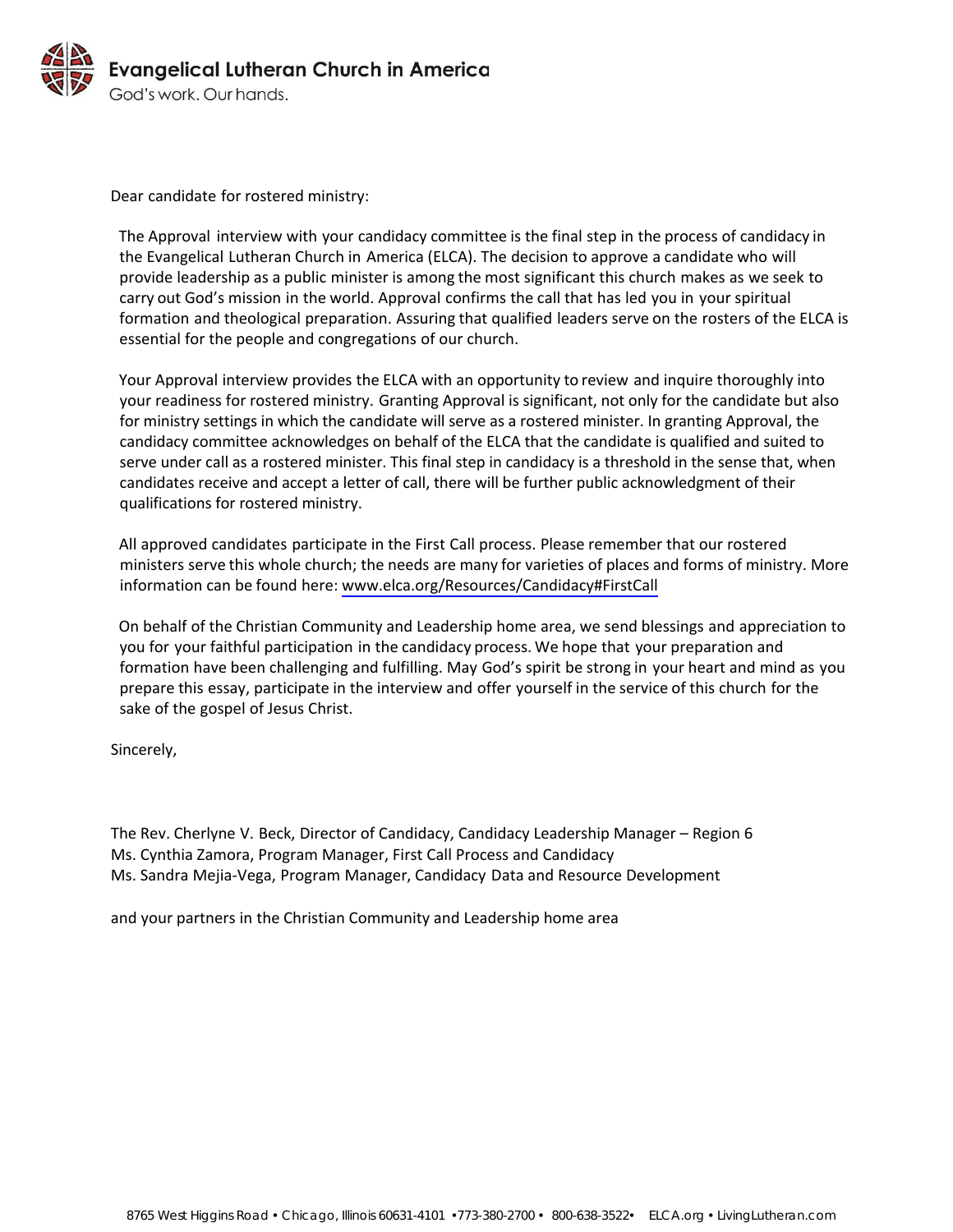## Approval Essay

The Approval essay asks candidates to demonstrate that they are equipped and ready to carry out the foundational ministries of the ELCA. The candidacy committee asks candidates to demonstrate in this essay the ministerial competencies named in the Candidacy Manual, including the ability to name and utilize the distinctive gifts Lutheranism brings to the world.

Most importantly, the committee desires to see candidates integrate their academic, theological learning with their practical ministry experiences. They want to hear candidates articulate Lutheran principles in contemporary language, and they want to see examples of how candidates have embodied these principles in ministry.

In short, candidacy committees want to experience through the essay and the sermon the kind of minister candidates would be for this church and for God's world.

Candidates for each roster will answer every question. Please follow all directions carefully:

- 1. Keep your audience in mind as you prepare your essay. It will be read by laity, rostered leaders and faculty representatives on candidacy committees. While it is important to provide evidence of academic study, it is also important that the essay be clear and interesting.
- 2. Use concrete examples from your academic studies and practical experience. Candidacy committees want to learn not just what you do but why, theologically, you do it.
- 3. Prepare the essay for legible copying by using double-spaced, 12-point type on white paper.
- 4. The total length of the paper should not exceed 14 pages plus the sermon.
- 5. Type your name at the top-right corner of each page and number each page sequentially.
- 6. For each section, type the question that you are answering.
- 7. Send a copy of the completed essay to your candidacy committee no later than the date requested. Candidates who attend or are affiliated with an ELCA seminary should send a copy to the seminary of affiliation.
- 8. Please bring a copy of the essay to the Approval interview.
- 9. The contents of the essay must be your own. Include a bibliography and footnotes as appropriate.

## **APPROVAL ESSAY QUESTIONS**

- 1. What language and imagery of the Triune God resonates with you? What spiritual practices help you focus on the Triune God present in your life? (approximately one page)
- 2. How has your relationship with Jesus changed, deepened or been challenged during internship? (approximately one page)
- 3. Describe two of the gifts God has given you for a life in public ministry and the ways you have developed those gifts. Describe one area in which you will need to grow as you begin a life of public ministry and how you plan to develop it. (approximately one page)
- 4. Describe an experience when things didn't go so well, or when you were disappointed in your own efforts, that motivates you to do things differently next time. What insights from this situation do you hope to carry forward into public ministry? (approximately one page)
- 5. In your experience of ministry identify one area where there was a need for a significant change of culture. How did you and other leaders in the context go about effecting that change? What worked and what didn't? (approximately one page)